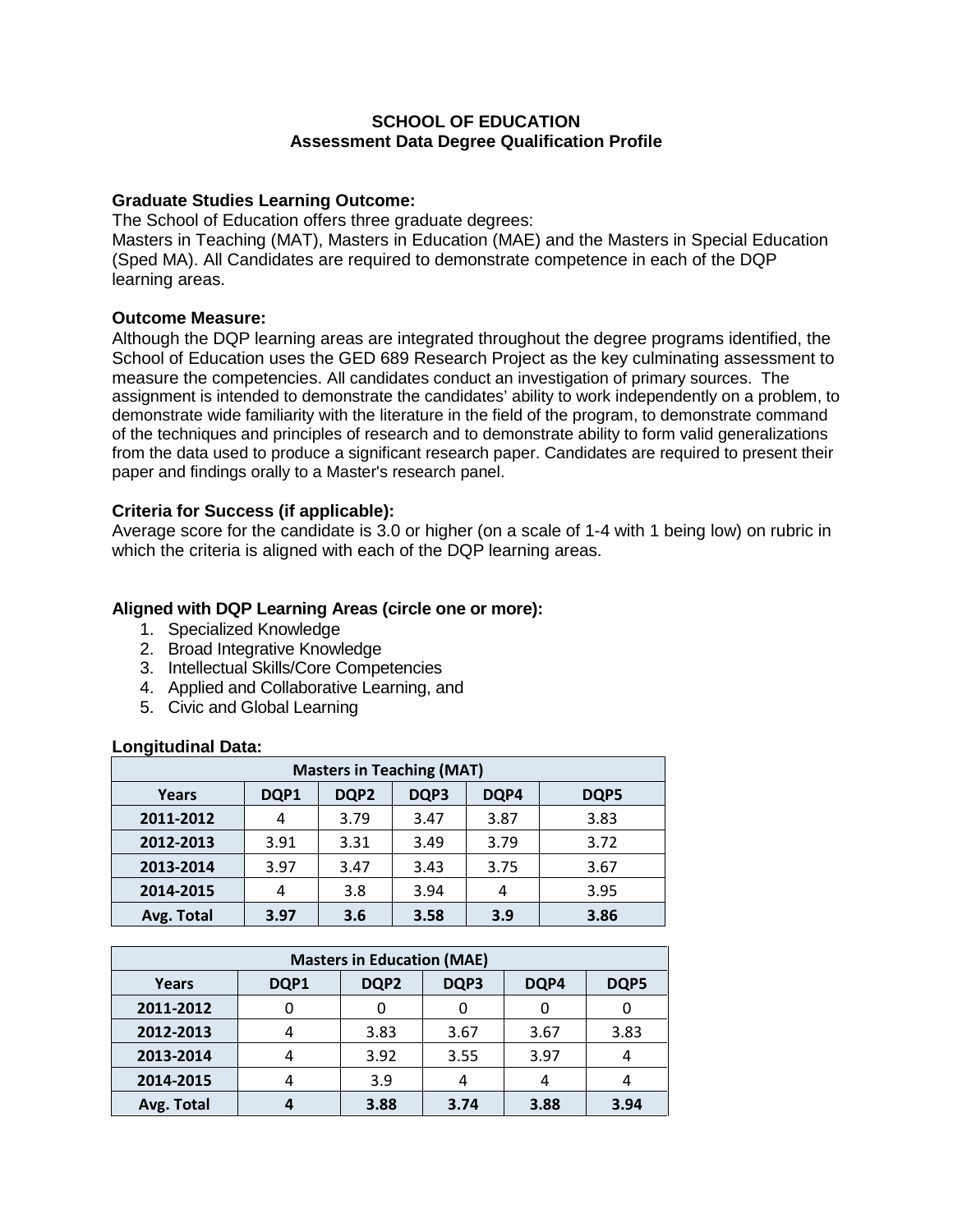| <b>Masters in Special Education (Sped MA)</b> |      |      |      |      |      |  |
|-----------------------------------------------|------|------|------|------|------|--|
| Years                                         | DQP1 | DQP2 | DQP3 | DQP4 | DQP5 |  |
| 2011-2012                                     | 3.89 | 3.89 | 3.89 | 3.89 | 3.89 |  |
| 2012-2013                                     | 3.88 | 3.85 | 3.7  | 3.79 | 3.69 |  |
| 2013-2014                                     |      | 3.68 | 3.91 | 3.73 | 3.91 |  |
| 2014-2015                                     | 3.86 | 3.82 | 3.89 | 3.86 | 3.86 |  |
| Average                                       | 3.91 | 3.81 | 3.85 | 3.82 | 3.84 |  |

# **Conclusions Drawn from Data:**

Based on the data above, all candidates have met the criteria for each of the DQO topic areas. While the lowest scores are in the Integrated Knowledge area and in the Intellectual Skill area for the MAT degree, it must be recognized that MAT candidates are in the initial credential preparation program and not in the advanced preparation program. The scores are still within the passing range.

## **Changes to be Made Based on Data:**

The School of Education will familiarize faculty with the DQP categories at our annual assessment day in May 2016 and pay special attention to the categories of Integrated Knowledge and Intellectual Skill as the focused categories in which we want to improve.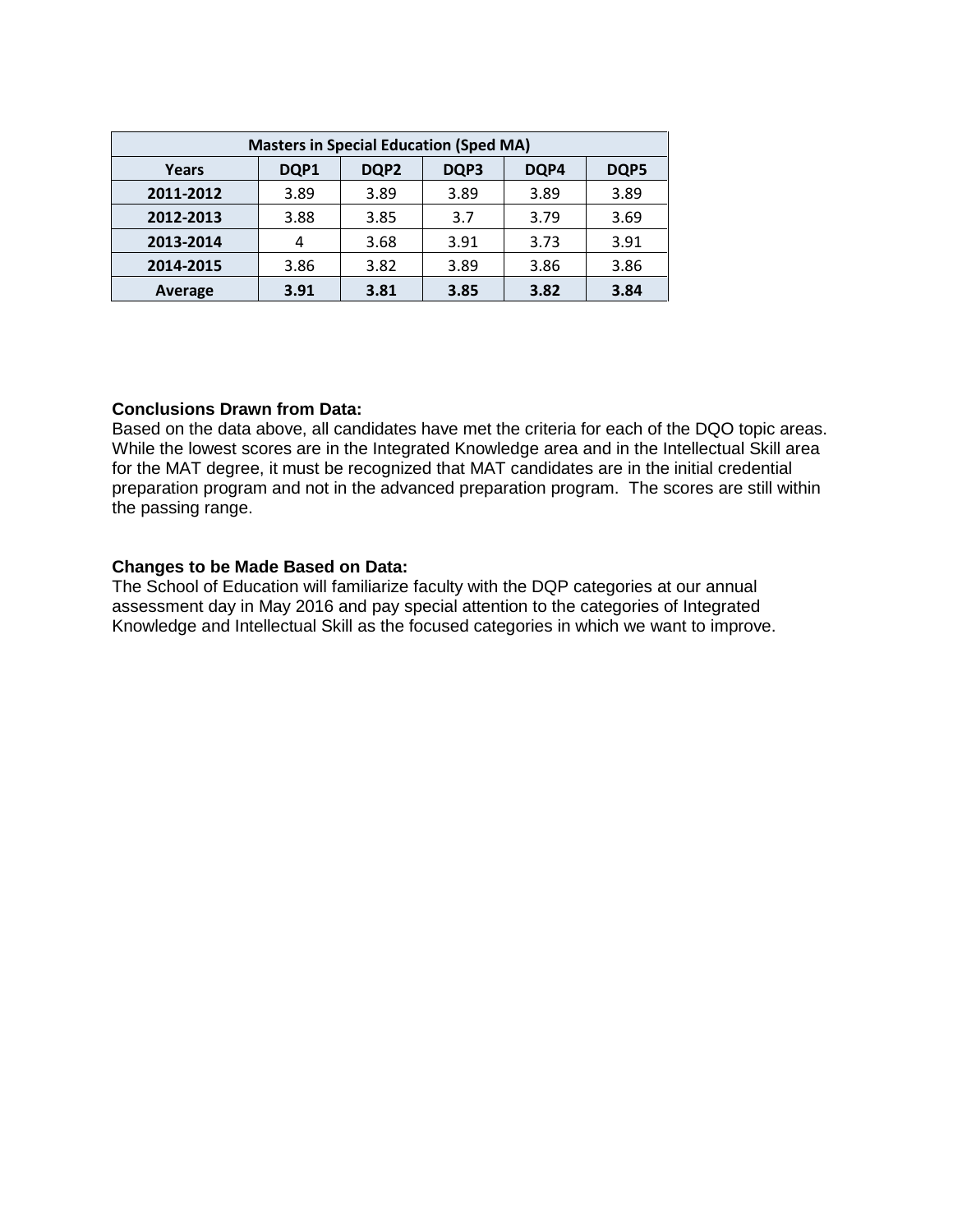# **Rubric Used:**

rreated **5** taskstream

# **GED 689P Written Product Rubric**

|                   | <b>Far Below Standard</b>   | <b>Below Standard</b>      | <b>Meets Standard</b>    | <b>Exceeds Standard</b>     | <b>Score/Level</b> |
|-------------------|-----------------------------|----------------------------|--------------------------|-----------------------------|--------------------|
| Impact on         | • Project describes no      | • Project describes little | • Project describes      | • Project describes         |                    |
| Teaching          | transformation of           | transformation of          | some transformation of   | clear transformation of     |                    |
| Practice          | candidates' knowledge,      | candidates' knowledge,     | candidates' knowledge,   | candidates' knowledge,      |                    |
| (Civic and        | skills and dispositions     | skills and dispositions    | skills and dispositions  | skills and dispositions     |                    |
| Global            | • Project does not          | • Project describes very   | • Project describes how  | • Project clearly           |                    |
| Learning,         | describe how and why        | little of how and why      | and why research         | describes how and why       |                    |
| DQP <sub>5</sub>  | research improves           | research improves          | improves student         | research improves           |                    |
|                   | student learning            | student learning           | learning                 | student learning            |                    |
|                   | • Project does not refer    | • Project is vaguely       | • Project is situated in | • Project clearly refers    |                    |
|                   | to existing body of         | situated in and tied to    | and tied to existing     | to existing body of         |                    |
|                   | literature or literature is | existing body of           | body of lite             | literature or literature is |                    |
|                   | inappropriate               | literature                 |                          | appropriate                 |                    |
| Content           | • Report shows no           | • Report shows little      | • Report shows some      | • Report shows a clear      |                    |
|                   | application of the          | application of the         | application of the       | and detailed application    |                    |
|                   | research cycle              | research cycle and         | research cycle that is   | of the research cycle       |                    |
|                   |                             | shows little connection    | connected throughout     | and is connected            |                    |
|                   |                             | throughout the paper       | the paper                | throughout the paper        |                    |
| Area of           | • There is no clear area    | • The area of focus is     | • Area of focus is       | • Clearly stated area of    |                    |
| Focus             | of focus                    | overly broad or narrow     | somewhat vague           | focus                       |                    |
| (Specialized      | • Research questions        | • Research questions       | • Research questions     | • Research questions        |                    |
| Knowledge,        | are inappropriate           | are unclear                | are somewhat vague       | are clearly written and     |                    |
| <b>DQP 1)</b>     |                             |                            |                          | appropriate                 |                    |
| Literature        | • Few or no citations       | • 3 recent sources cited   | • 3 to 5 recent sources  | • 5 or more recent (5       |                    |
| <b>Review</b>     | • Less than 10 total        | • At least 10 total        | cited                    | years) sources cited        |                    |
| <b>(Broad and</b> | sources                     | sources                    | • At least 20 total      | • At least 25 total         |                    |
| Integrative       | • Citations are not in      | • Some are relevant        | sources                  | sources                     |                    |
| Knowledge,        | the proper format           | and credible               | • Most sources are       | • All sources are           |                    |
| DQP <sub>2</sub>  |                             | • Some citations are       | relevant and credible    | relevant and credible       |                    |
|                   |                             | correctly made             | • Most citations are     | • All citations are         |                    |
|                   |                             | according to APA           | correctly made           | correctly made              |                    |
|                   |                             | format                     | according to APA         | according to APA            |                    |